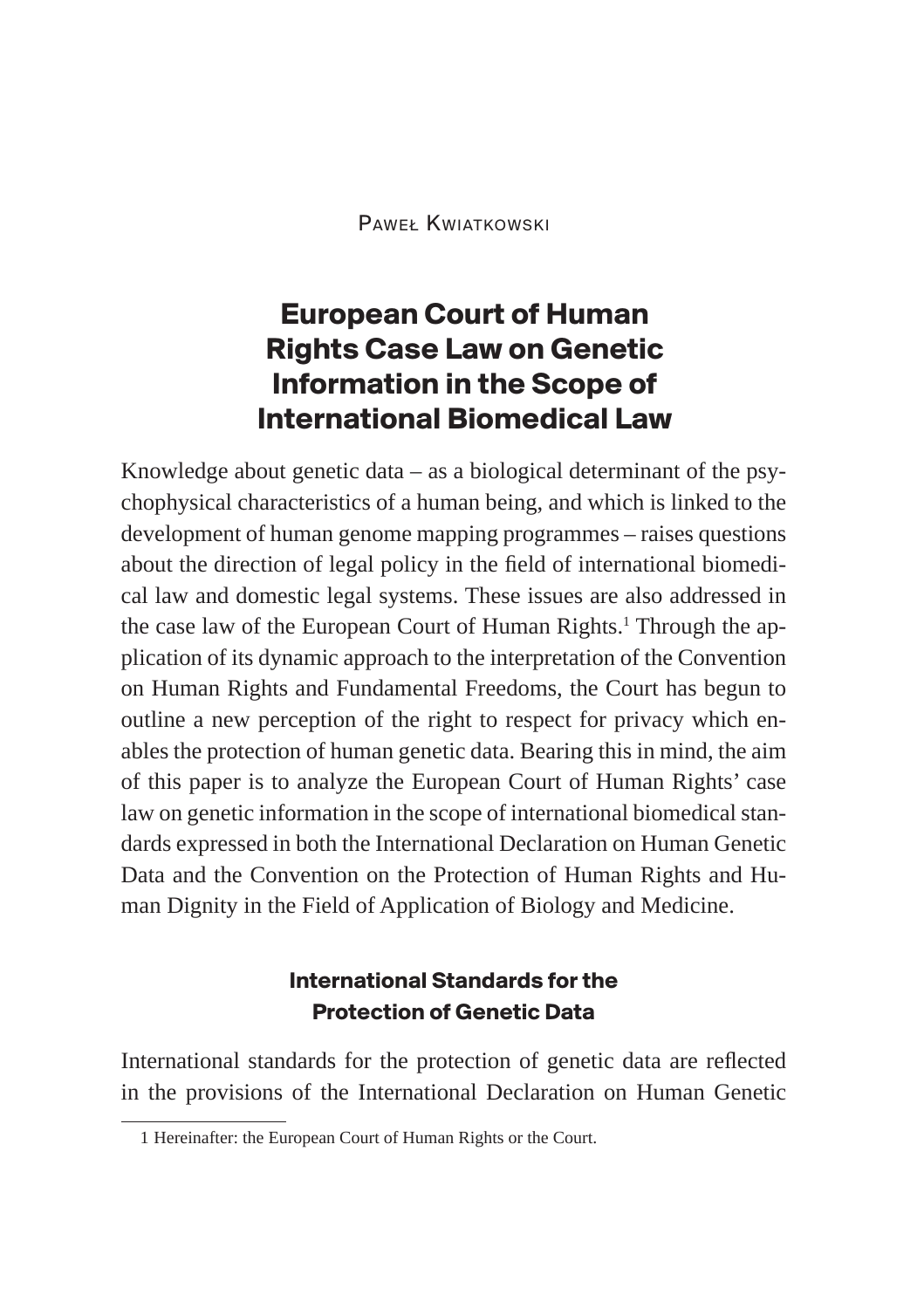Data adopted at UNESCO's General Conference on the 16th of October 2003<sup>2</sup>, and the Convention for the protection of Human Rights and Dignity of the Human Being with regard to the Application of Biology and Medicine adopted by on the 4th of April 1997.<sup>3</sup>

The International Declaration on Human Genetic Data regulates "the collection, processing, use and storage of human genetic data, human proteomic data and of the biological samples from which they are derived in keeping with the requirements of equality, justice and solidarity, while giving due consideration to freedom of thought and expression, including freedom of research."4 By granting a special status to human genetic data, the Declaration emphasises its characteristics, which consist of the following: the ability to define individuals' genetic predispositions, the ability to influence human offspring, a cultural dimension, and a special status since these data may contain information whose significance only becomes apparent as a result of a genetic test. For these reasons, the Declaration calls upon the international community to protect both genetic data and the biological samples from which the said data are derived, and establishes provisions to define the purposes and procedures for its collection, processing, use and storage. In particular, these provisions cover diagnostics, health care, scientific research, forensic medicine and legal proceedings. The Declaration also allows for other purposes of collection, processing, use and storage than those enumerated in its text, establishing a condition of compliance with its provisions and the international human rights system. Those exceptional purposes and procedures relating to the use of human genetic data and proteomic data must comply with ethical standards, and the policy pursued in this respect should take into account the views expressed by

<sup>2</sup> The International Declaration on Human Genetic Data, adopted by the General Conference of UNESCO on 16 October 2003, *SHS*/EST/BIO/06/1. Hereinafter: DHGD.

<sup>3</sup> Convention for the Protection of Human Rights and Dignity of the Human Being with regard to the Application of Biology and Medicine adopted on the 4th of April 1997, CETS no.164. Hereinafter: CHRB.

<sup>4</sup> Art. 1. DHGD.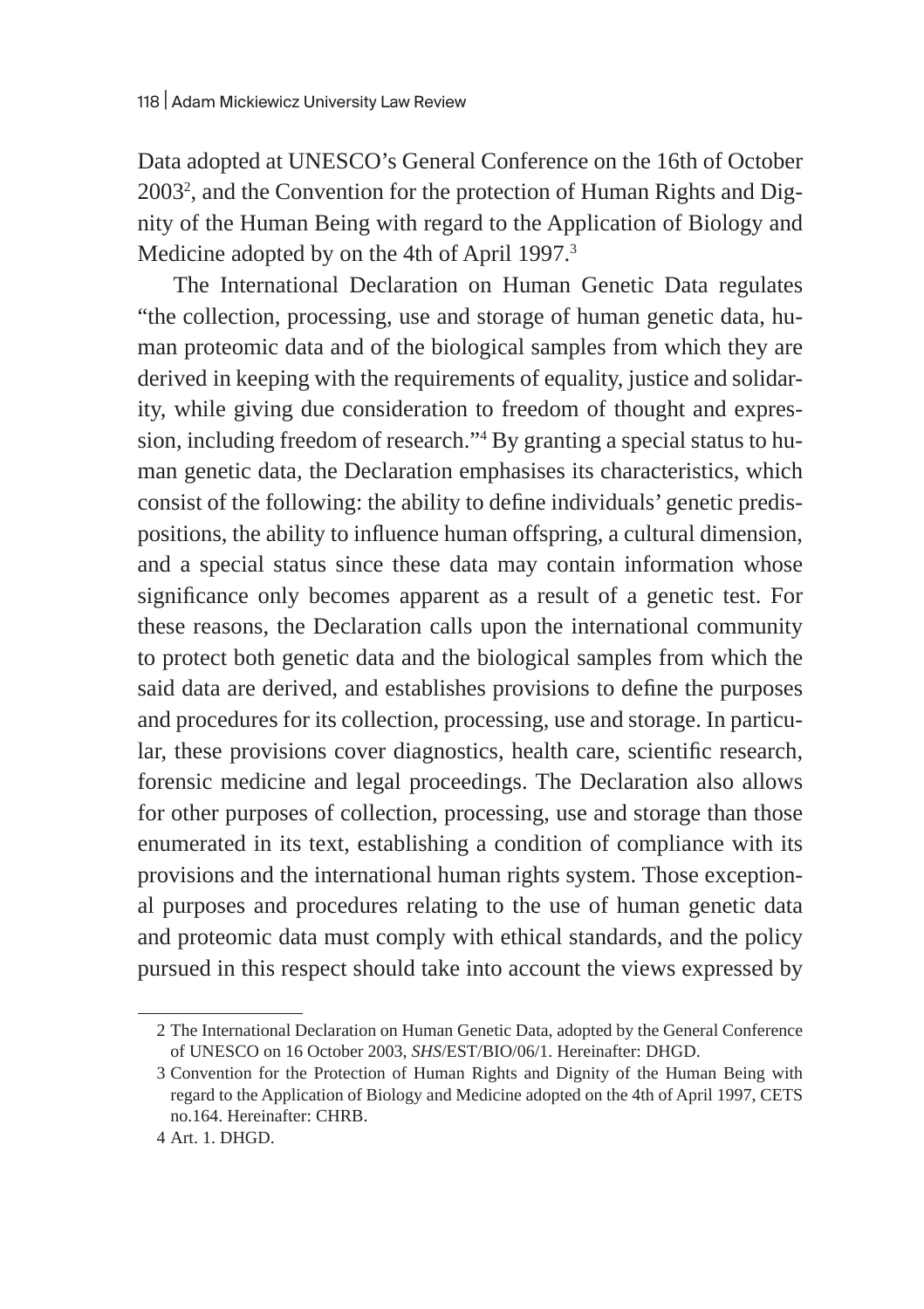society. Ethical committees play an important role in this policy: these institutions – operating at national, regional, local and institutional levels – have been assigned the role of consultants to express their opinions in the process of regulating the handling and use of human genetic, proteomic and biological data in specific projects.

The condition for taking actions involving human genetic data is the consent of the person concerned. This consent must be expressed in an informed, voluntary and direct manner, after the person has been informed of the purpose of the collection, processing, use and storage of the data, the consequences associated with these activities, and the possibility of withdrawing consent at any stage of the procedure. Following the model of the Universal Declaration on the Human Genome and Human Rights<sup>5</sup>, the International Declaration on Human Genetic Data also allows for an exception to this principle, involving reasons of major importance to the health of the person concerned, in the absence of the ability to give informed consent. The Declaration states that this interference shall be determined by national law and must be in accordance with the international system for the protection of human rights, while taking into account the overriding nature of the interests of the individual. These are the right to decide whether or not to receive information on test results, and the right to seek professional advice when considering the possibility of undergoing genetic testing. In principle, it is therefore prohibited to deny an individual access to their own data. However, this condition does not apply in the case of an irreversible disconnection from an identifiable source, or circumstances constituting a threat to national health, public order or security.

The Declaration obliges States to take steps to protect the privacy of genetic data by establishing domestic laws that are compatible with the international human rights system. In this context, it formulates a set of directives which encompass:

<sup>5</sup> The Universal Declaration on the Human Genome and Human Rights adopted by the General Assembly on the 11th Of November 1997, A/Res/53/152.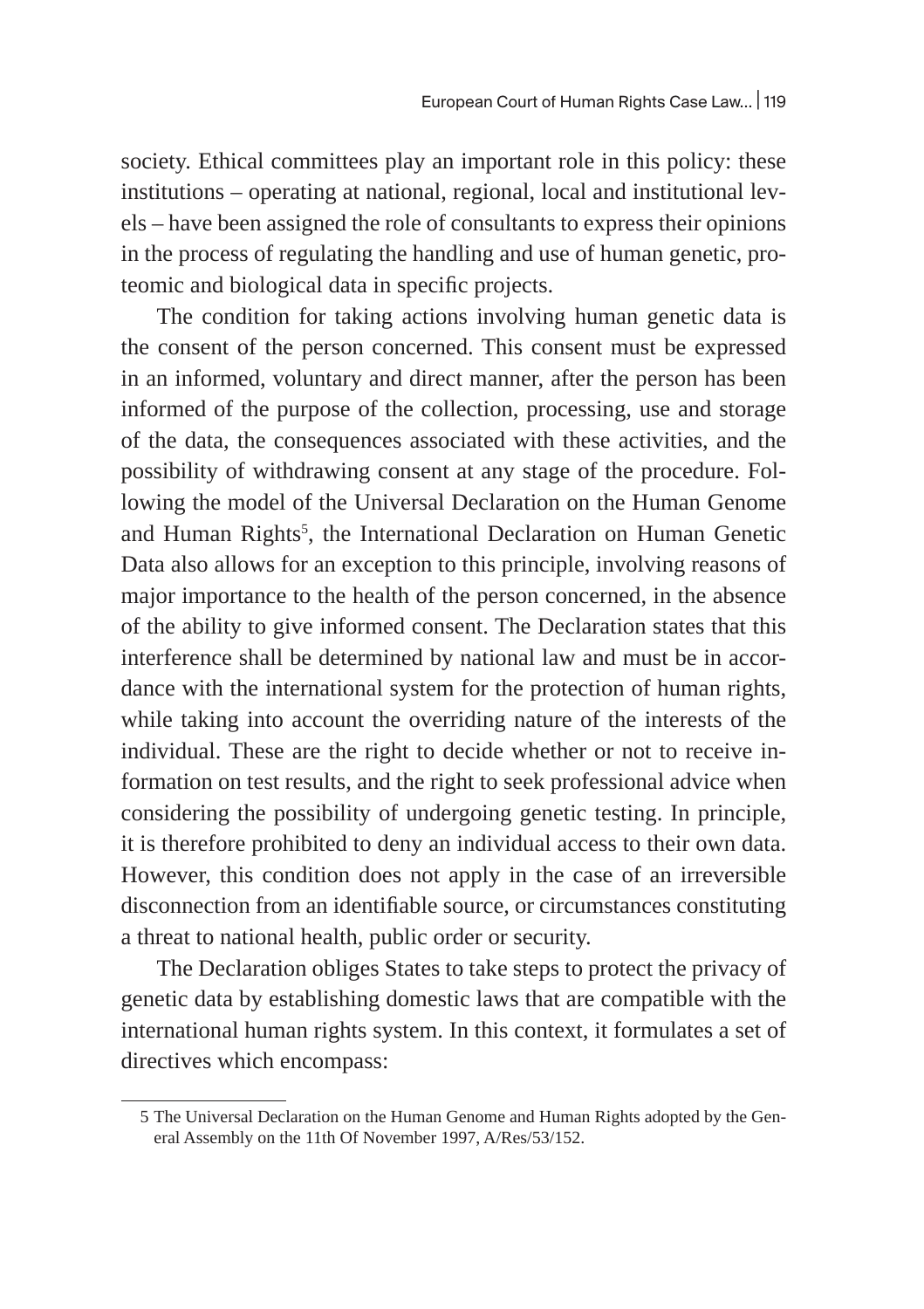- a prohibition on disclosing human genetic data, proteomic data or biological samples linked to an identifiable person to third parties, or rendering these data or samples accessible to them $^6\!$
- the requirement not to link human genetic data, proteomic data or biological samples collected for scientific research purposes to an identifiable person, with the exception of cases where this is essential for the nature of the research, while simultaneously ensuring the protection of the privacy of these data and restricting their period of storage to the essential minimum $^7\!$
- the requirement for persons and organizational units responsible for the processing of both data and biological samples to ensure their accuracy, credibility, security and quality.<sup>8</sup>

The framework of international cooperation in the field of the circulation of human genetic data, proteomic data and biological samples is specified in the following requirements:

- the requirement for States to regulate the circulation of human genetic data, proteomic data and biological samples in accordance with domestic and international legislation, and in a manner ensuring fair access to these data $^9\!$
- the requirement for States to make every effort with regard to fostering the international dissemination of scientific knowledge related to human genetic data and proteomic data $^{10}$ ,
- the requirement for scientists to make every effort towards establishing collaboration with regard to human genetic data and proteomic data, subject to the restrictions expressed in this Declaration.<sup>11</sup>

<sup>6</sup> Art. 14 (b) DHGD.

<sup>7</sup> Art. 14 (c) (d) DHGD.

<sup>8</sup> Art. 15. DHGD.

<sup>9</sup> Art. 18 (a) DHGD.

<sup>10</sup> Art. 14 (b) DHGD.

<sup>11</sup> Art. 14 (c) DHGD.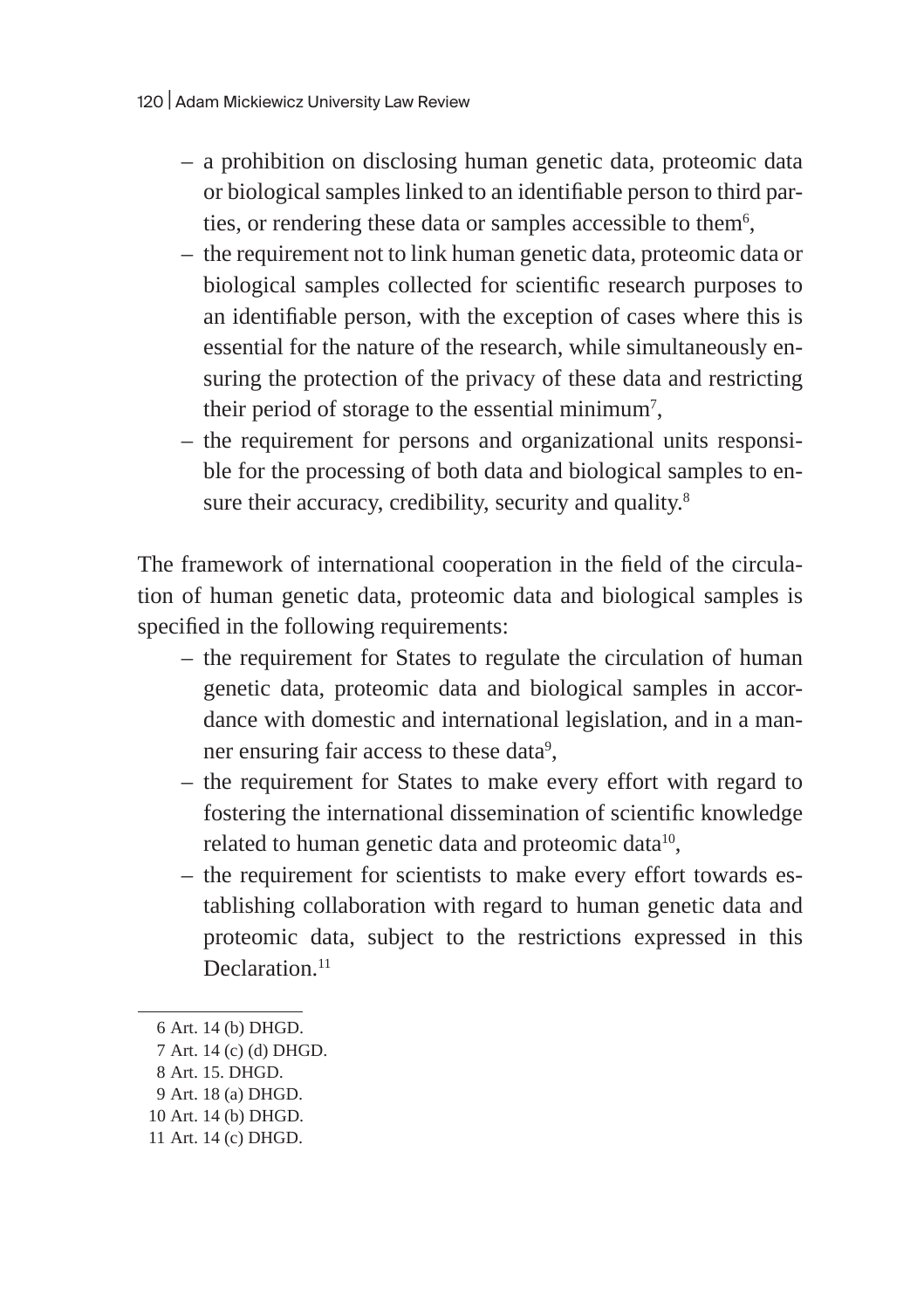This cooperation is linked to the obligation to share the results of scientific research using human genetic, proteomic and biological data with both citizens and the international community, subject to the restrictions laid down by national legislation and international agreements. Examples of ways of achieving this cooperation $12$  are:

- establishing forms of special assistance provided to individual persons and groups participating in the research;
- guaranteeing access to medical care;
- using the research results to ensure new diagnostic methods, means of treatment, and medicines;
- providing support for health services;
- providing research assistance for developing countries;
- other forms of action in keeping with the principles of this Declaration.

Selected provisions of the Convention on the Protection of Human Rights and Human Dignity in the Field of Application of Biology and Medicine<sup>13</sup>, which regulates the relationship between human rights and the practical dimension of the functioning of biological and medical sciences $^{14}$ , are devoted to genetic data. This Convention protects human genetic data by distinguishing health information connected with the right to respect for private life and the right to information. Within the scope of the latter, the Convention provides human genome protection that combines: a prohibition of genetic discrimination, certain restrictions on genetic testing, cer-

<sup>12</sup> Art. 19 DHGD.

<sup>13</sup> V. CHRB; M. Grzymkowska, *Standardy bioetyczne w prawie europejskim*, Warszawa 2009; A. Krajewska, *Informacja genetyczna a zakres autonomii jednostki w europejskiej przestrzeni prawnej*, Wrocław 2008; O. Nawrot, *Ludzka biogeneza w standardach bioetycznych Rady Europy*, Warszawa 2011, J. Symonides, *Międzynarodowe instrumenty prawne w dziedzinie bioetyki i biotechnologii*, in: *Prawa człowieka wobec rozwoju biotechnologii*, ed. L. Kondratiewa-Bryzik, K. Sękowska-Kozłowska, Warszawa 2013, p. 30.

<sup>14</sup> The Convention regulates consent for an intervention in the health field, private life and right to information, human genome, scientific research, organ and tissue removal from living donors for transplantation purposes and the prohibition of financial gain and the disposal of a part of the human body.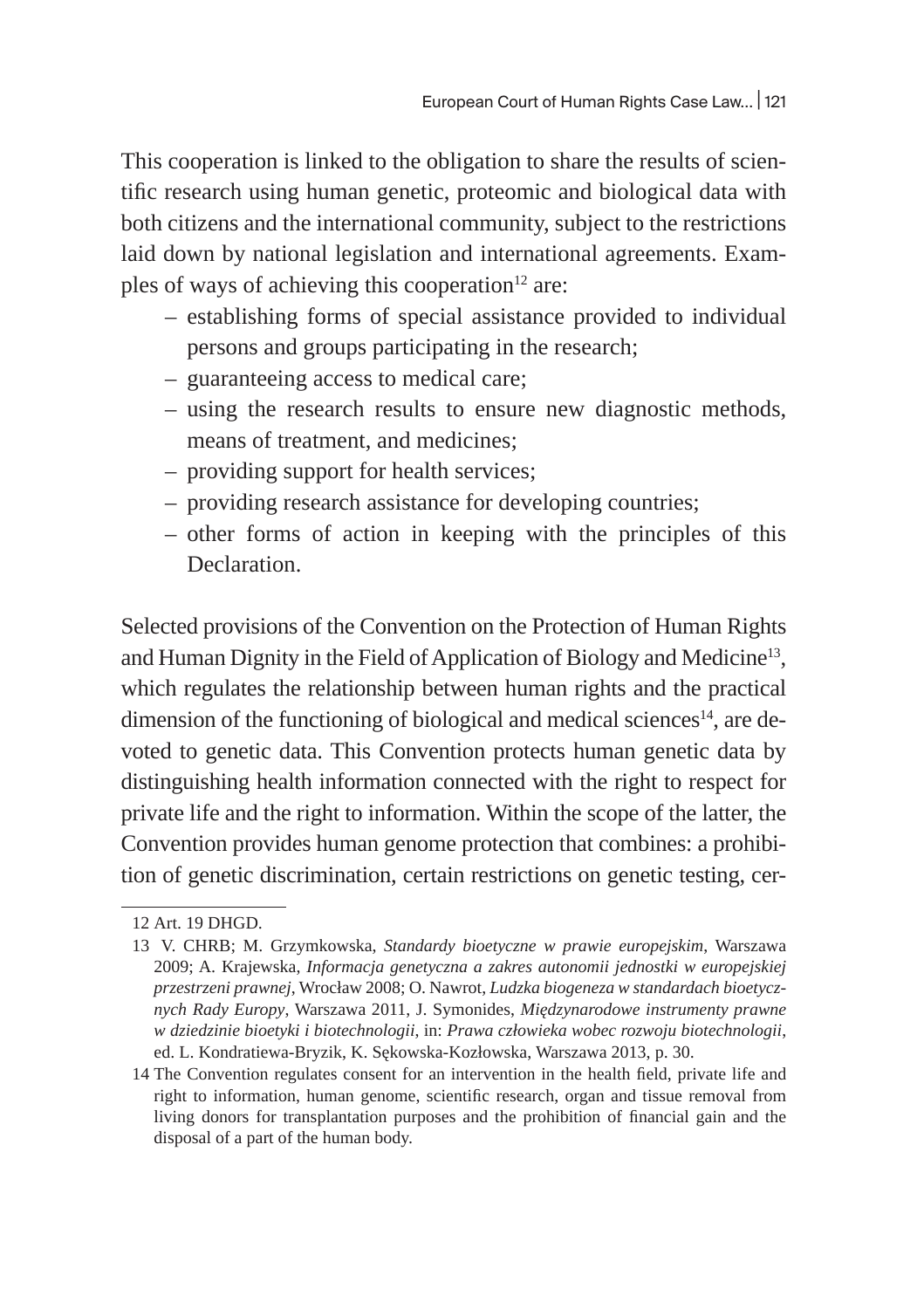tain restrictions on intervention in the human genome, and a prohibition on using techniques of medically assisted procreation for the purpose of sex selection, except in the case of serious hereditary sex-related disease.

# **Genetic Data Protection in the Scope of the Interpretation of Article 8 of the Convention on Human Rights and Fundamental Freedoms**

There are echoes of violations that come from the practical dimension of the biomedical sciences in the individual applications directed to the Court. In considering the allegations raised in them, the Court has interpreted the provisions of the Convention, guided by the dynamics of changes taking place in the modern social structure. Those changes cover: reproductive rights<sup>15</sup>, medically assisted procreation<sup>16</sup>, surrogate motherhood<sup>17</sup>, euthanasia<sup>18</sup>, consent to be treated<sup>19</sup>,

<sup>15</sup> The authors of the research report on *Bioethics and the case-law of the Court* lists the following examples of case-law on reproductive rights: Draon v. France, no. 1513/03, judgment of 6 October 2005; D. v. Ireland, no. 26499/02, decision of 27 June 2006; Tysiąc v. Poland, no. 5410/03, judgment of 20 March 2007.

<sup>16</sup> The authors of the research report on *Bioethics and the case-law of the Court* lists the following examples of case-law on medically assisted procreation: Evans v. the United Kingdom, no.6339/05, judgment of 10 April 2007; Dickson v. the United Kingdom, no. 44362/04, judgment of 4 December 2007; S.H and Others v. Austria, no. 57813/00, judgment of 3 November 2011.

<sup>17</sup> The authors of the research report on *Bioethics and the case-law of the Court* lists the following examples of case-law on surrogate motherhood: D. and Others v. Belgium, no. 29176/13, decision of 8 July 2014; Mennesson v. France, no. 65192/11, judgment of 26 June 2014 and Labassee v. France, no. 65941/11, judgment of 26 June 2014; Foulon and Bouvet v. France, no. 9063/14 and 10410/14, judgment of 21 July 2016; Paradiso and Campanelli v. Italy, no. 25358/12, judgment of 27 January 2015.

<sup>18</sup> The authors of the research report on *Bioethics and the case-law of the Court* lists the following examples of euthanasia case-law: Koch v Germany, no. 497/09, judgment of 19 July 2012; Gross v. Switzerland, no. 67810/10, judgment of 30 September 2014.

<sup>19</sup> The authors of the research report on *Bioethics and the case-law of the Court* lists the following examples of case-law on a consent to be treated: Glass v. the United Kingdom, no. 61827/00, judgment of 9 March 2004; Jalloh v. Germany, no. 54810/00, judgment of 11 July 2006; M.A.K. and R.K. v. the United Kingdom, no. 45901/05 and 40146/06, judgment of 23 March 2010.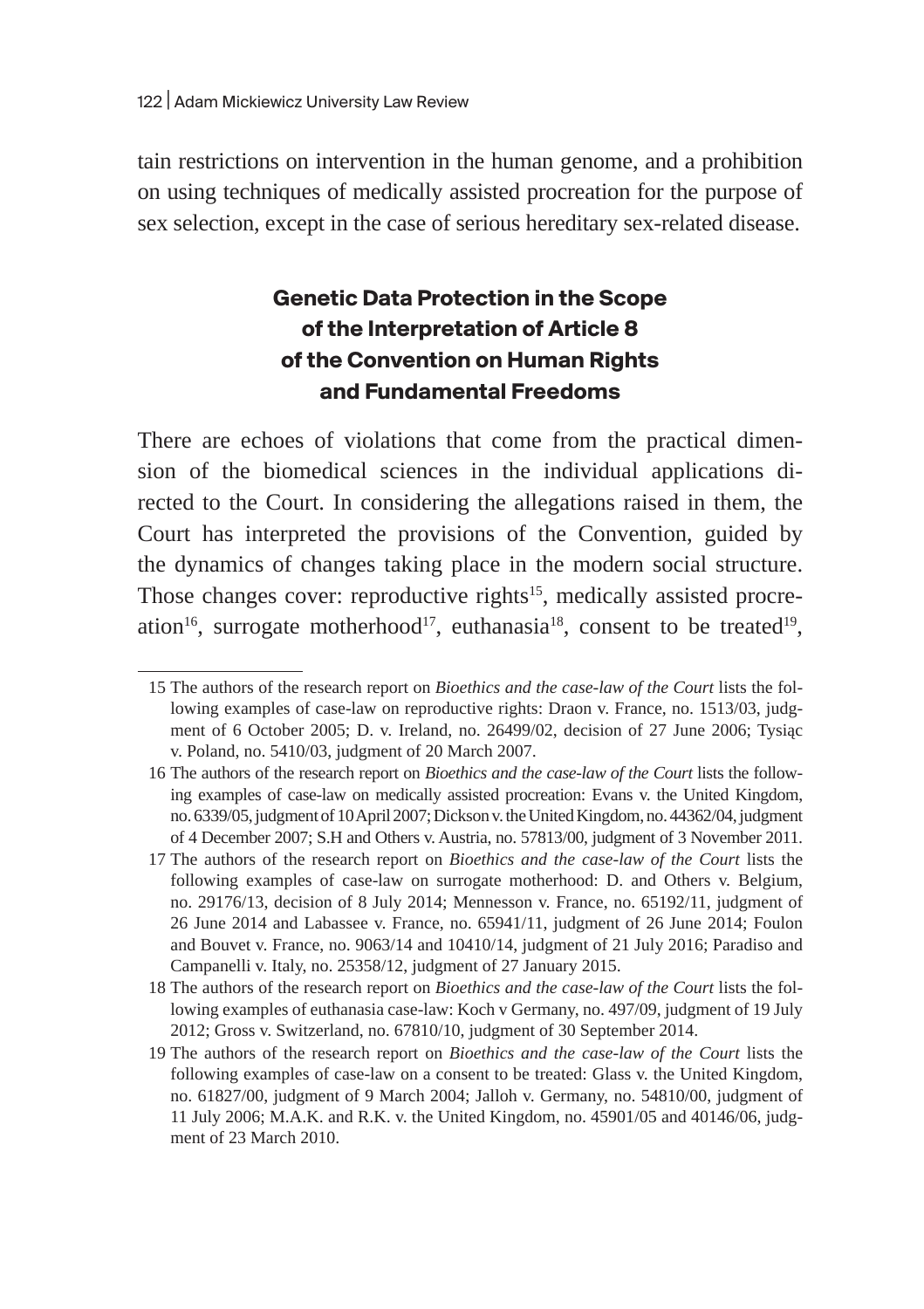transgender<sup>20</sup>, storage of fingerprints, biological data and genetic profile<sup>21</sup>, as well as biological identity.<sup>22</sup> When examining the selected cases, the Court pays attention to the right to life, the prohibition of torture, the right to liberty and security, the right to a fair trial, the right to respect for private and family life, the prohibition of discrimination and the protection of property, by reinterpreting the meaning of Articles 2, 3, 5, 6, 8, 14 of the Convention and Article 1 of its first Protocol.

Article 8 of the Convention for the Protection of Human Rights and Fundamental Freedoms<sup>23</sup> guarantees the right to respect for the private spheres of life by protecting individuals from arbitrary interference from the State authorities. The Convention divides the private sphere of life into four categories, by distinguishing: private life, family life, home and correspondence. The article is composed of two paragraphs. The first one guarantees to everyone "the right to respect for his private and family life, his home and his correspondence."<sup>24</sup> The second is regarded as a limitation clause and states that" there shall be no interference by a public authority with the exercise of this right except such as is in accordance with the law and is necessary in a democratic society in the interests of national security, public safety or the economic well-being of the country, for the prevention of disorder or crime, for the protection of health or morals, or for the protection of the rights and freedoms of others."25

<sup>20</sup> The authors of the research report on *Bioethics and the case-law of the Court* lists the following examples of case-law on transgender: Y.Y. v. Turkey, no. 14793/08, judgment of 10 March 2015.

<sup>21</sup> The authors of the research report on *Bioethics and the case-law of the Court* lists the following examples of case-law on storage of fingerprints, biological data and genetic profile: S. and Marper v. United Kingdom, no. 30562/04 and 30566/04, judgement of 4 December 2008.

<sup>22</sup> The authors of the research report on *Bioethics and the case-law of the Court* lists the following examples of case-law on biological identity: Jäggi v. Switzerland, no. 58757/00, judgment of 13 July 2006.

Phinikaridou v. Cyprus, no. 23890/02, judgment of 20 December 2007; Darmon v. Poland, no. 7802/05, decision of 17 November 2009; Gronmark v. Finland, no. 17038/04, judgment of 6 July 2010; Backlund v. Finland, no. 36498/05, judgment of 6 July 2010.

<sup>23</sup> Convention for the Protection of Human Rights and Fundamental Freedoms adopted 4 November 1950, ETS 5, 213 UNTS 222, Hereinafter: ECHR.

<sup>24</sup> Art. 8 (1) ECHR.

<sup>25</sup> Art. 8 (2) ECHR.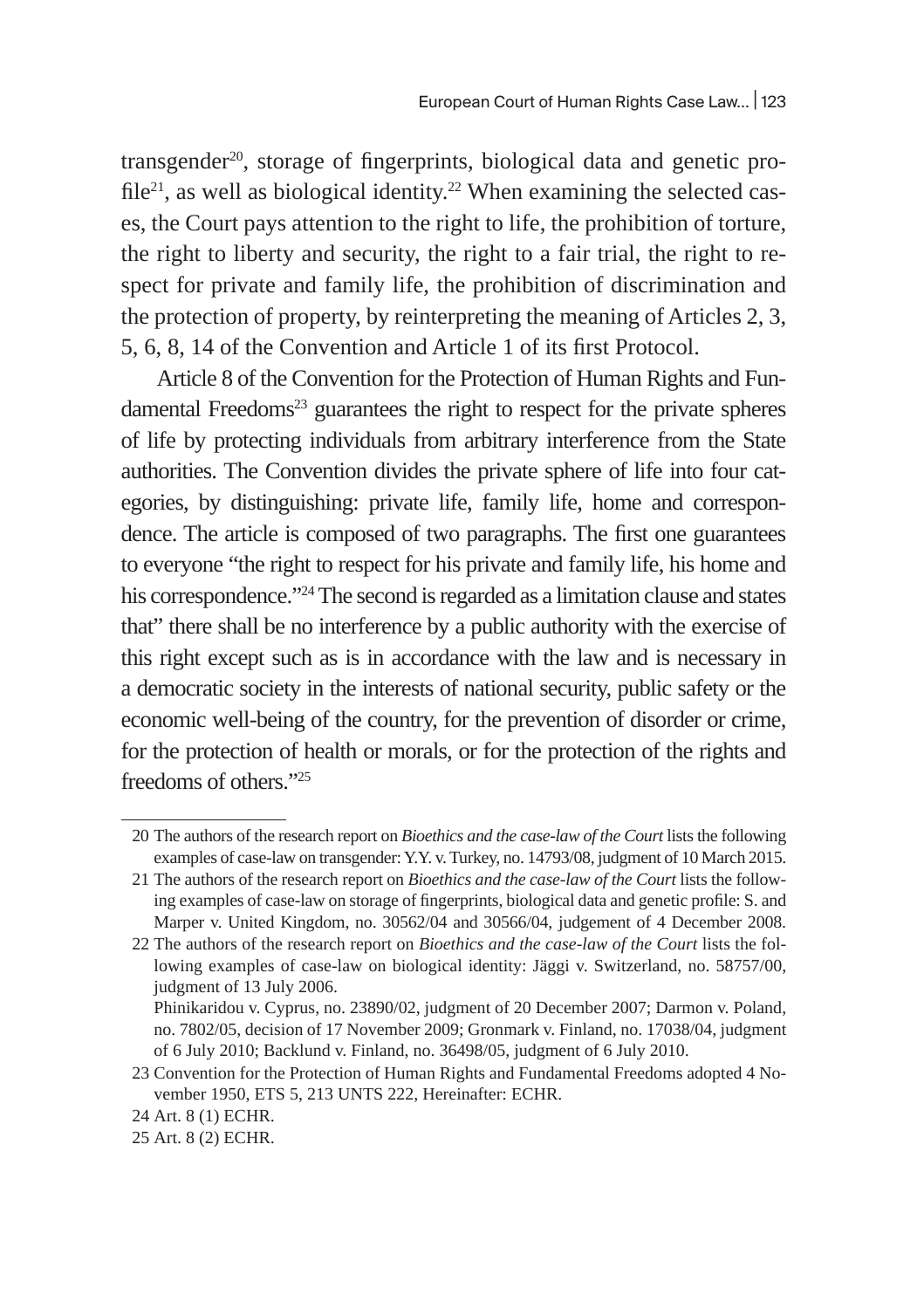The way in which the distinguished areas are interpreted determines the content of the rights guaranteed under Article 8 of the Convention.<sup>26</sup> The first of the selected categories  $-$  private life  $-$  escapes the definitional framework. From this reason the Court reconstructs the meaning of a private life, by identifying cases that fall within its scope. This activity involves a dynamic approach to the interpretation of the Convention, which allows for the possibility of extending the scope of protection granted to the sphere of private life. Its framework is subordinated to the idea of the psychophysical integrity of the human person, accompanied by a guarantee of individual autonomy. This idea is implemented in:

- the protection of personal identity: name, origin, gender and sexual orientation
- the prohibition of discrimination<sup>27</sup>,
- the prohibition of the arbitrary interference in physical, psychological and moral integrity<sup>28</sup>,
- the protection of honour and reputation<sup>29</sup>,
- $-$  standards of data and information protection<sup>30</sup>,
- the right to the environment. $31$

The second of the selected spheres of personal autonomy concerns the family.32 The relationship between family members in their social, cultural, moral and material status is protected by the Convention.<sup>33</sup> The notion of the family applies to both formally established ties and factual relationships.34 Family life covers three fields of interpersonal relations.

30 Ibidem, pp. 506–507.

<sup>26</sup> W. Schabas, *The European Convention on Human Rights. A Commentary*, New York 2017, pp. 369–388.

<sup>27</sup> L. Garlicki, *Komentarz do art. 8*, in: *Konwencja o Ochronie Praw Człowieka i Podstawowych Wolności. Komentarz do artykułów 1–18*, ed. L. Garlicki, I, Warszawa 2010, pp. 493–499.

<sup>28</sup> Ibidem, pp. 499–500.

<sup>29</sup> Ibidem, pp. 500–506.

<sup>31</sup> Ibidem, pp. 508–518.

<sup>32</sup> W. Schabas, *The European Convention…*, pp. 388–400.

<sup>33</sup> Merger and Cros v. France, no. 68864/01, judgement of 22 December 2004.

<sup>34</sup> Marckx v. Belgium, no. 6833/74, judgement of 13 June 1979.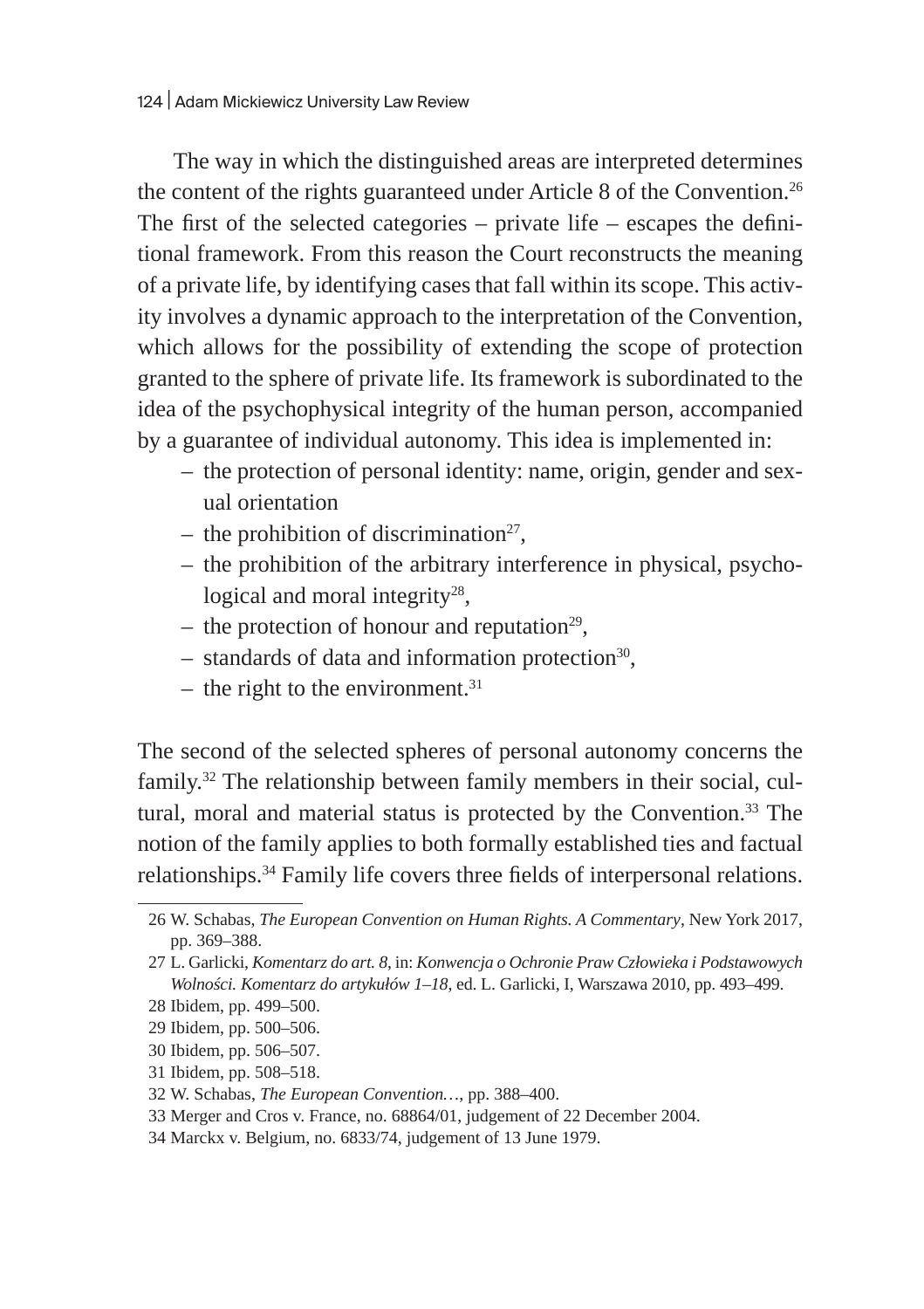The first one concerns marriage. The second is related to the relationship between parents and children. The third, in turn, includes situations of special subordination, concerning persons deprived of their liberty and foreigners. Besides respect for private and family life, Article 8 of the Convention protects the home and correspondence.35 The term 'home' is interpreted within the scope of the term *domicile* used in the French version of the Convention.<sup>36</sup> Under this interpretation, Article 8 protects not only the physical place of residence where an individual conducts their private or family life, but also professional and commercial premises. Both natural and legal persons are entitled to exercise the right to respect for their "home", which extends to the protection of correspondence as well. The concept of correspondence covers both electronic and traditional forms of mail. The case law of the European Court of Human Rights illustrates what the term correspondence is intended to cover:

- $-$  traditional forms of mail communication<sup>37</sup>,
- the technical form of text messages $^{38}$ ,
- $-$  forms of sending messages via private devices<sup>39</sup>.
- $-$  forms of sending messages via public devices<sup>40</sup>,
- the sending of messages by a person subject to an extraordinary form of subordination.<sup>41</sup>

The case law of the European Court of Human Rights stipulates the meaning of the selected forms of communication and enumerates the list of restrictions allowed by the Convention that can be imposed by public authorities.

<sup>35</sup> W. Schabas, *The European Convention on Human Rights. A Commentary*, New York 2017, pp. 400–401.

<sup>36</sup> L. Garlicki, *Komentarz do art. 8*, in: *Konwencja o Ochronie Praw Człowieka i Podstawowych Wolności. Komentarz do artykułów 1–18*, ed. L. Garlicki, I, Warszawa 2010, p. 537. 37 Ibidem, s. 542.

<sup>38</sup> Weber and Saravia v. Germany, no. 54934/00, decision of 29 June 2006.

<sup>39</sup> Halford v. United Kingdom, no. 20605/92, judgement of 25 June 1997.

<sup>40</sup> Ibidem.

<sup>41</sup> Golder v. United Kingdom, no. 4451/70, judgement of 21 February 1975.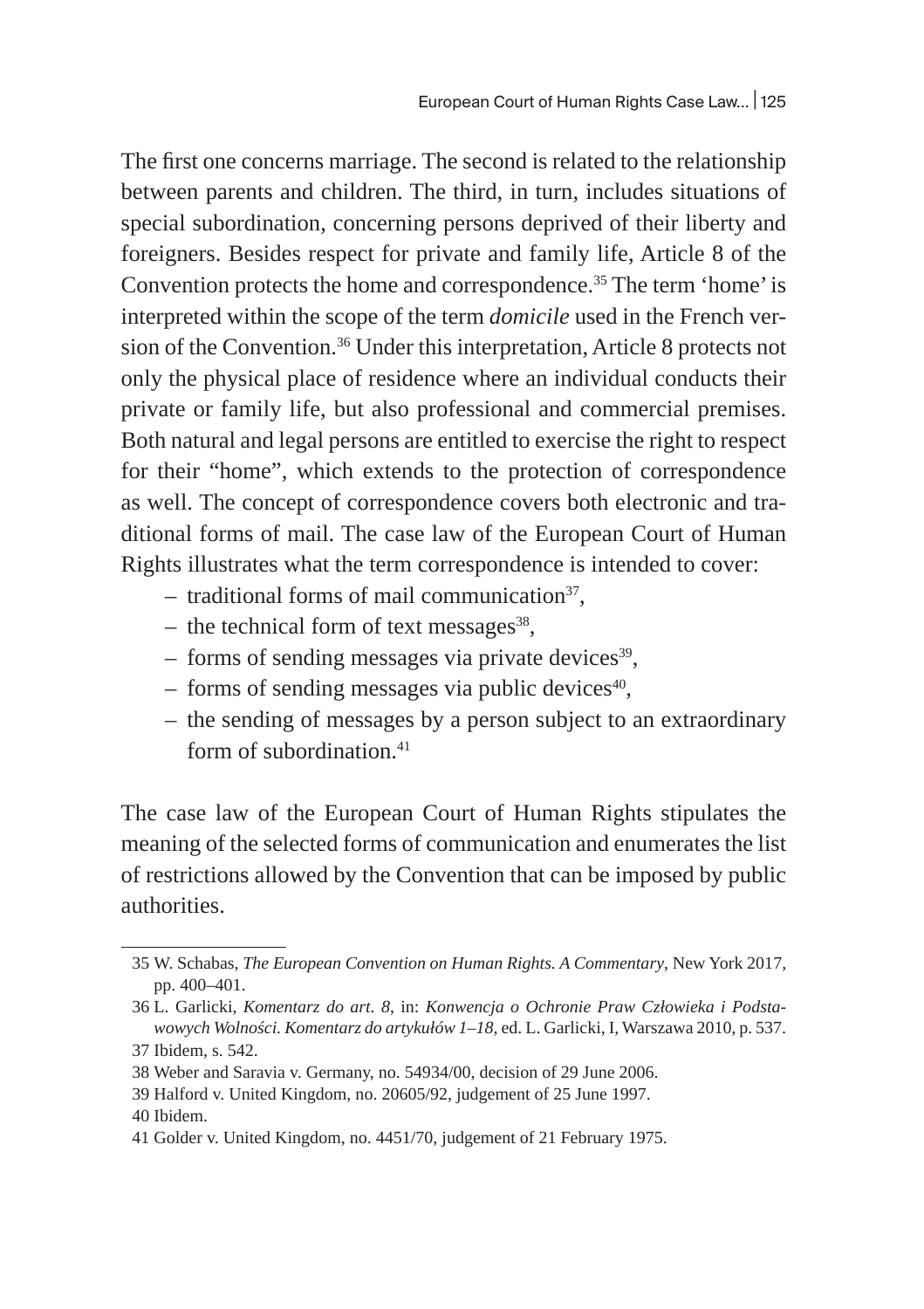Analysing the scope of right to respect for private and family life, Marek Antoni Nowicki points out that protection of individuals from arbitrary interference combines both negative and positive dimensions of the obligation.42 The former concerns the prohibition of actions that might violate human autonomy. The latter obliges States Parties to the Convention to establish the means to protect individuals' private lives. This positive dimension of the obligation is implied by the nature of the distinguished spheres of private life, the individual's position, and the State's practice that shapes its context. Its analysis is determined by the rule of law principle.43 The status of the Convention as a *living instrument*44 allows for a dynamic approach to the interpretation of its provisions in judicial practice, which makes extending the meaning of the right to respect for private and family life possible. This interpretation is in compliance with the set of conditions expressed in the Judgment of the Court of 7 December 1976 in the Case of *Handyside v. United Kingdom*. 45 These conditions demand a special protection of the rights guaranteed by the provisions of Articles 8,9,10 and 11 of the Convention, justified by their fundamental role for the functioning of democratic society.46 With this justification comes the necessity ascribing certain limitations to the forms of interference. These are related to the exceptional status of these actions, which might be used only on a particular occasion. As William Schabas points out: "the definition of the right in the first paragraph of Article 8 is complemented by a second paragraph that restricts or limits the scope of the right."47 "In its application of Article 8, the Court first proceeds to consider whether there has been an interference with a right within the scope of paragraph 1. It then, as a general rule examines the criteria set out in paragraph 2 in

<sup>42</sup> M.A. Nowicki, *Wokół Konwencji Europejskiej. Komentarz do Europejskiej Konwencji Praw Człowieka*, Warszawa 2017.

<sup>43</sup> Ibidem.

<sup>44</sup> Tyrer v. United Kingdom, no. 5856/72, judgement of 2 April 1978, § 73.

<sup>45</sup> Handyside v. United Kingdom, no. 5493/72, judgement of 7 December 1976.

<sup>46</sup> Ibidem.

<sup>47</sup> W. Schabas, *The European Convention…*, p. 367.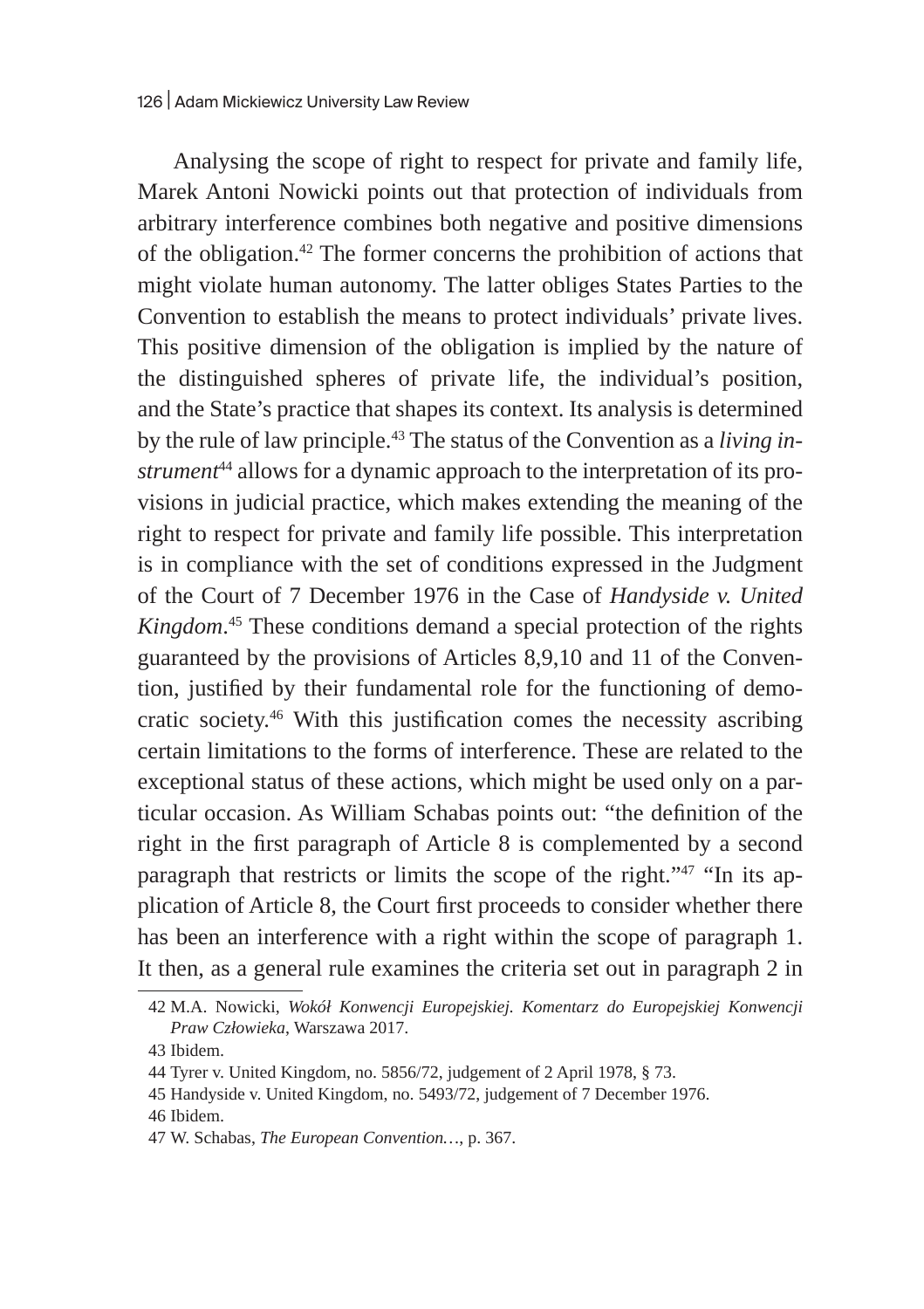order to determine whether the interference is also the violation of the Convention".48 When examining the selected premises, the Court answers the question of whether interference was *in accordance with law* and *necessary in a democratic society*. The objective of the first clause is to consider whether interference is authorized by a rule recognized in the national legal order, accessible and foreseeable and "subject to mechanisms so that it can be applied to in a manner that is genuine and not arbitrary."49 The objective of the second clause it to "consider whether the authorities have struck 'a fair balance between the competing interests of the individual and of society as a whole'50."51

To reconstruct the meaning and scope of the application of genetic data protection it is necessary to pay attention to the element of Article 8 of the Convention which guarantees the respect for private life. The Court analyzed this in the decision in the *Van der Velden v. Netherlands* case of 7 December 200652 and the Judgement in the *S. and Marper v. United Kingdom* case from 4 December 2008.<sup>53</sup> In declaring the inadmissibility of the Van der Velden application, the Court held that the collection of biological samples and human genetic data of a convicted person could not be regarded as a form of criminal penalty under Article 7 of the Convention. This view is supported by the observations on the possibility of limiting the right to data protection of a convicted person in the case of crimes of a certain degree of seriousness, when establishing general principles of collecting biological samples in order to determine a genetic profile. The Court was of the opinion that if such interference to be allowed, must be – interpreted within the scope of Article 8 of the Convention – "in accordance with law" and "necessary in a democratic society".

<sup>48</sup> Ibidem, p. 367.

<sup>49</sup> Ibidem, p. 403.

<sup>50</sup> Keegan v. Ireland, no. 16969/90, Judgement of 26 May 1994.

<sup>51</sup> W. Schabas, *The European Convention…*, p. 406.

<sup>52</sup> Van der Velden v. Netherlands, no. 29514/05, decision of 7 December 2006.

<sup>53</sup> S. and Marper v. United Kingdom, no. 30562/04 and 30566/04, judgement of 4 December 2008.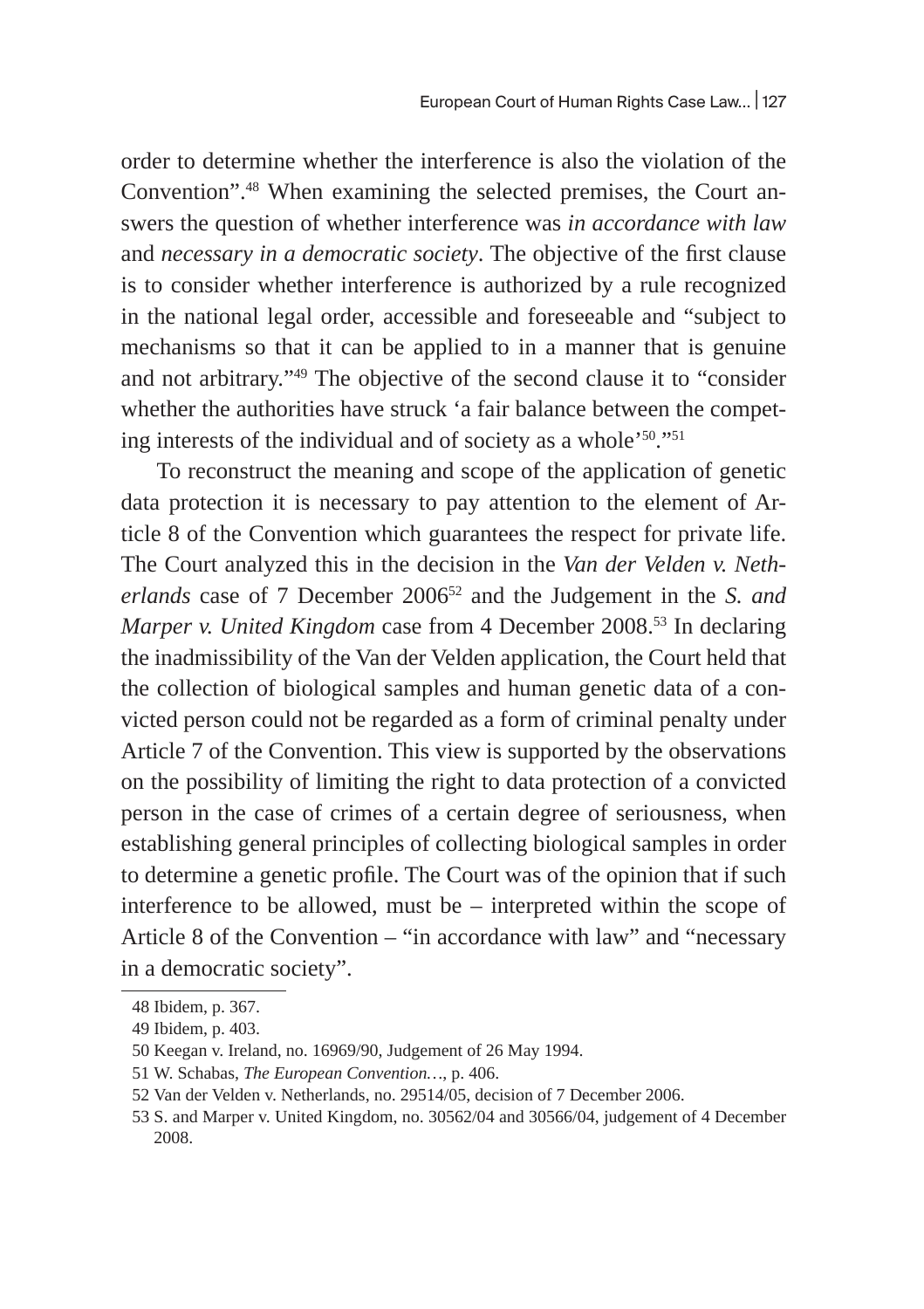The Court's declaration expressed in the Van der Velden case is reflected in its case law. When considering *S. and Marper v. United Kingdom*, the Court paid attention to the regulations concerning storing fingerprint samples and DNA profiles.<sup>54</sup> Holding that there had been a violation of Article 8 of the Convention, the Grand Chamber of the Court confirmed that genetic data protection falls within the scope of application of the right to respect for private life. According to the issued judgment, the storage of these data after the end of criminal proceedings by an acquittal or remission violates the right guaranteed in Art. 8 of the Convention.

In 2001 Mr. S. and Mr. Marper were accused of committing crimes. Mr. S. was charged with attempted robbery, while Mr. Marper was charged with harassment of his partner. Both applicants' fingerprints and DNA samples were taken during the criminal proceedings. The first case ended with a judgment of acquittal. In the second one the Crown Prosecution Service served a notice of discontinuance. After the proceedings had ended, both applicants asked for their fingerprints and DNA samples to be destroyed. Both applications were refused, so the applicants applied for a judicial review. On the 22 March 2002 the Administrative Court rejected the application. Its judgement was confirmed by the Court of Appeal and then two years later by the House of Lords. The justification for the refusal comes with the interpretation of Article 64 (1A) of the Police and Criminal Evidence Act of 1984<sup>55</sup>, which regulates the storage of biological samples and fingerprints after the criminal procedure is over. The Police and Criminal Evidence Act of 1984 allows the storage

<sup>54</sup> There are several comments on the Judgement in the *S. and Marper v. United Kingdom* case in the legal scholarly papers: L. Heffernan, *DNA and fingerprint data retention: S and Marper v UK*, "European Law Review" 2009, no. 34(3), pp. 491–504; J. Kapelańska-Pręgowska, *Informacja genetyczna jako kategoria chronionych danych osobowych. Uwagi na tle orzecznictwa Europejskiego Trybunału Praw Człowieka*, in: *Między wykładnią a tworzeniem prawa. Refleksje na tle orzecznictwa Europejskiego Trybunału Praw Człowieka i międzynarodowych trybunałów karnych*, eds C. Mik, M. Gałka, Toruń 2011; A. Peterson, *S. And Marper v. United Kingdom: the European Court of Human Rights Overturs the UK's Procedure for the Indefinite Retention of Unconvicted Person's Personal Data*, "Tulane Journal of International & Comparative Law" 2010, vol. 18, issue 2, pp. 557–572.

<sup>55</sup> Police and Criminal Evidence Act of 1984, 1984 p. 60.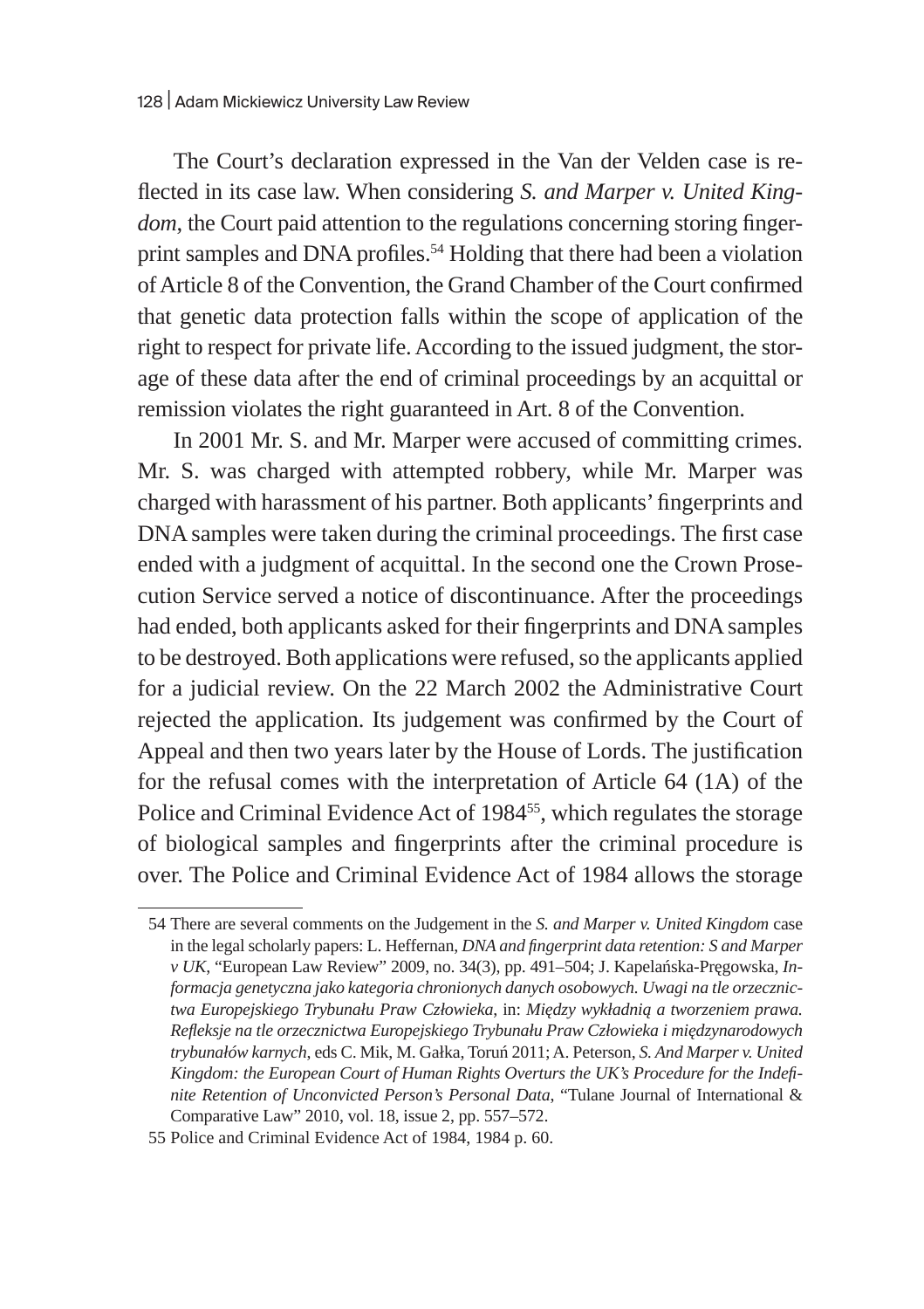of fingerprints and DNA samples in the database of the investigative bodies for the purpose of prevention, detection, preparatory proceedings and prosecution, even if the aim for which they were obtained has already been achieved and the criminal procedure has been completed. The application of Article 64 (1A) of the Police and Criminal Evidence Act also covered the samples of Mr. S. and Mr. Marper.

The applicants filed complaints under Articles 8 and 14 of the Convention, alleging that the authorities had interfered with their right to respect for private and family life by continuing to retain their fingerprints and DNA profiles in an unjustified way, which could be regarded as a form of discrimination. In its reply to applications 30562/04 and 30566/04, the United Kingdom recalled the public interest that the Police and Criminal Evidence Act of 1984 serves. When examining the applications, however, the Court decided that there had been a violation of Article 8 of the Convention. The Court held that it was not necessary to examine the complaint under Article 14 of the Convention separately. The Court's conclusion was as follows:

The blanket and indiscriminate nature of the powers of retention of the fingerprints, cellular samples and DNA profiles of persons suspected but not convicted of offences, as applied in the case of the present applicants, fails to strike a fair balance between the competing public and private interests and that the respondent State has overstepped any acceptable margin of appreciation in this regard. Accordingly, the retention at issue constitutes a disproportionate interference with the applicants' right to respect for private life and cannot be regarded as necessary in a democratic society.<sup>56</sup>

In its assessment, the Court made a distinction between cellular samples containing genetic data and fingerprints. The concept of the protection of genetic information analyzed within the scope of the application of

<sup>56</sup> S. and Marper v. United Kingdom, no. 30562/04 and 30566/04, judgement of 4 December 2008.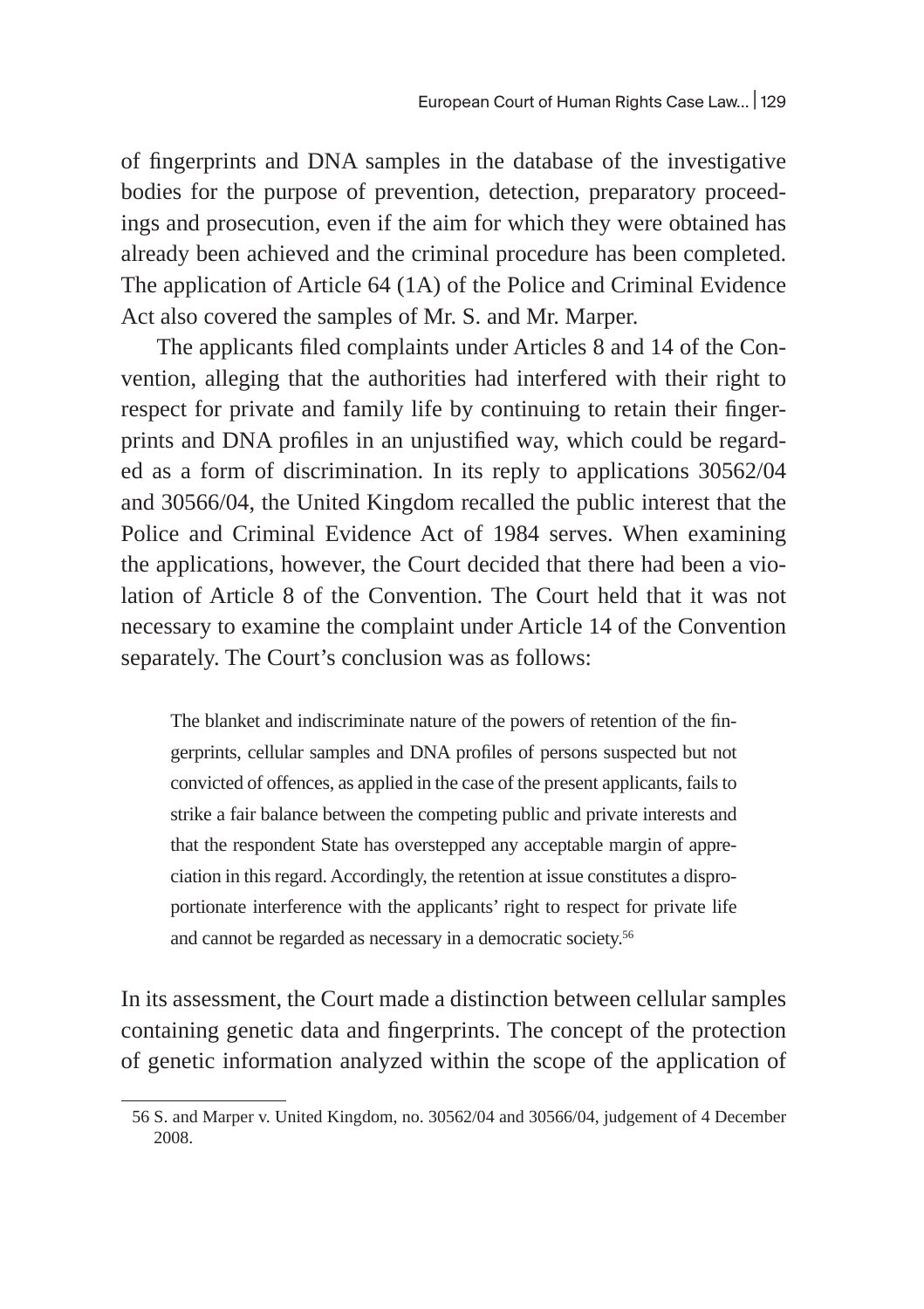Article 8 of the Convention leads to an argument devoted to the issue of genetic data. In this regard, in order to determine whether there had been a violation of the right guaranteed in Article 8 of the Convention, the Court emphasized the importance of the individual's concerns about the potential future use of this data. The Court emphasized the role of personal data that is stored in a cellular sample, indicating that its storage constitutes an interference with private life. This must be examined within the scope of the broader perspective, referring not only to the donor of the biological material, but also to persons with a genetic relationship with them. Furthermore, the Court noted that information about a person's ethnicity can be determined from genetic data. For these reasons the Grand Chamber of the Court drew the conclusion that the storage of genetic data needs to meet the requirement of proportionality and be subjected to a time regime restriction.

The conception of genetic data protection was developed in the case law of the European Court of Human Rights in the *Van der Velden v. The Netherlands* and *S. and Marper v. The United Kingdom* cases. In the scope of that interpretation, the aim of Article 8 is to protect both genetic data and biological samples that allow the donor's profile to be known. When examining applications, the Court focuses on both formal and material premises to assess if the conduct of the public authorities interferes the sphere of private life. If interference is identified, the next step is to examine if it is "in accordance with law" and "necessary in a democratic society". The Court assumes that the Convention allows such interference when it finds its justification in the goal of the criminal proceedings or the DNA profile database, noting the necessity of a time regime restriction.

In determining the scope of protection of genetic data, the Court interprets Article 8 of the Convention through a comparative juxtaposition of standards of international human rights law<sup>57</sup>, European Union

<sup>57</sup> The European Court of Human Rights recalls both regional and universal standards of international law: United Nations Convention on the Rights of the Child of 1989, United Nations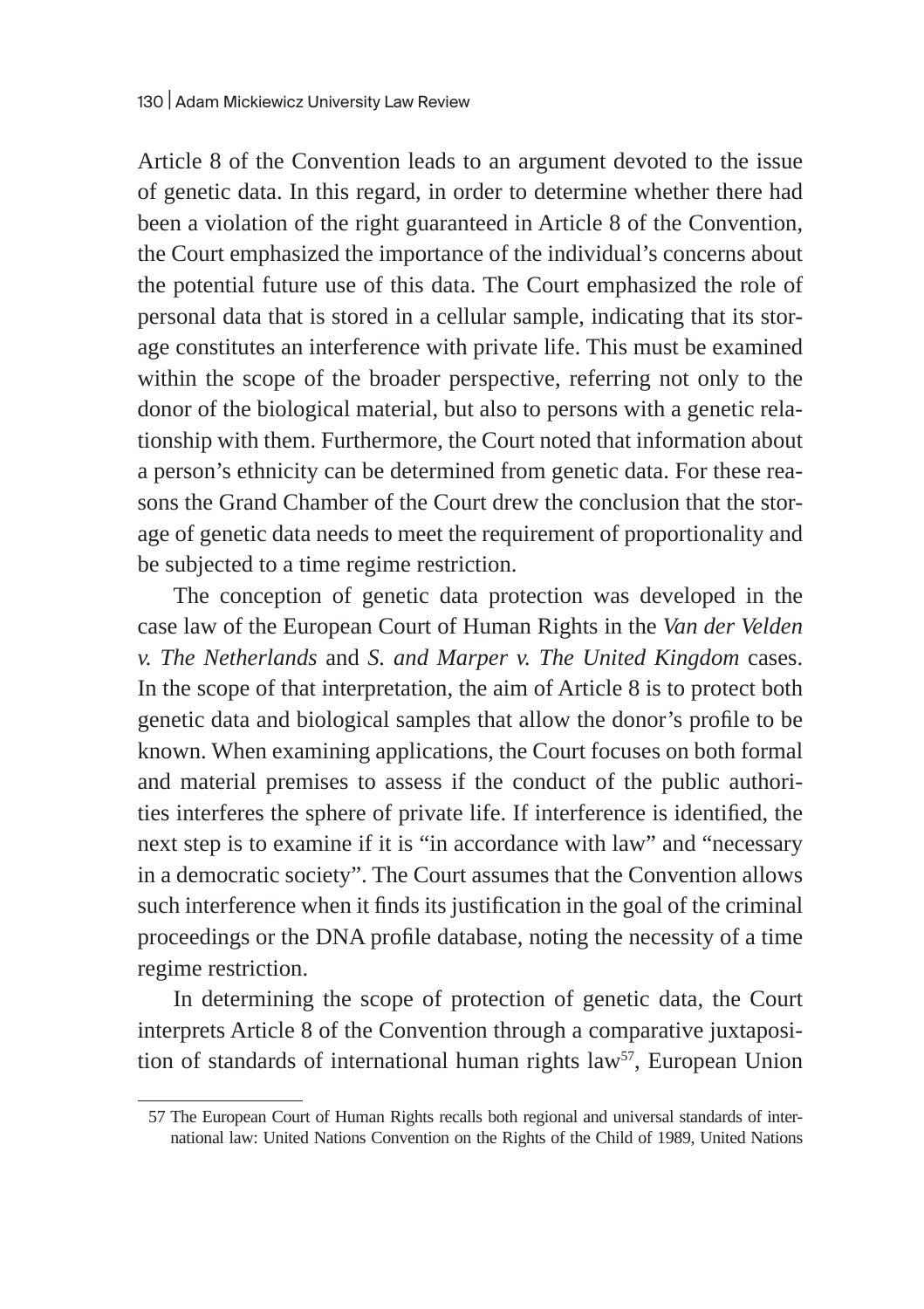law<sup>58</sup>, the national law of Member States<sup>59</sup>, and the case law of the Supreme Court of Canada.<sup>60</sup> The first point of the comparison focuses on Article 40 of the United Nations Convention on the Rights of the Child, The Council of Europe Convention of 1981 for the protection of individuals with regard to automatic processing of personal data, Recommendation No. R (87) 15 of the Committee of Ministers regulating the use of personal data in the police sector and Recommendation No. R (92) 1 of the Committee of Ministers on the use of analysis of deoxyribonucleic acid (DNA) within the framework of the criminal justice system. The second draws on Directive 95/46/EC of the European Parliament and of the Council of 24 October 1995 on the protection of individuals with regard to the processing of personal data and on the free movement of such data. The third concerns the regulation of the use of genetic data in criminal proceedings of selected Member States of the Council of Europe. Lastly, the fourth considers the decision in R v. R. C., in which the Supreme Court of Canada ruled that the storage of a minor's genetic data in a DNA database was unduly intrusive and stressed the disproportionate nature of such a measure. In this comparative overview, however, the Court does not refer to the provisions of the International Declaration on Human Genetic Data or to the Convention for the Protection of Human Rights and Dignity of the Human Being with regard to the Application of Biology and Medicine. Thus, any attempt to assess the way in which the protection of genetic data is defined in terms of the biomedical stan-

Treaty Series, vol. 1577, p. 3; The Council of Europe Convention of 1981 for the protection of individuals with regard to automatic processing of personal data, ETS no. 108, 28.01.1981; Recommendation no. R (87) 15 of the Committee of Ministers regulating the use of personal data in the police sector and Recommendation no. R (92) 1 of the Committee of Ministers on the use of analysis of deoxyribonucleic acid DNA within the framework of the criminal justice system.

<sup>58</sup> Directive 95/46/EC of 24 October 1995 on the protection of individuals with regard to the processing of personal data and on the free movement of such data provides that the object of national laws on the processing of personal data, Official Journal L 281, 23/11/1995 P. 0031–0050.

<sup>59</sup> The European Court of Human Rights lists the following examples of states with a limited DNA taking procedures: Austria, Belgium, Finland, France, Germany, Hungary, Ireland, Italy, Luxembourg, the Netherlands, Norway, Poland, Spain and Sweden.

<sup>60</sup> R. *v*. R.C., [2005] 3 S.C.R. 99, 2005 SCC 61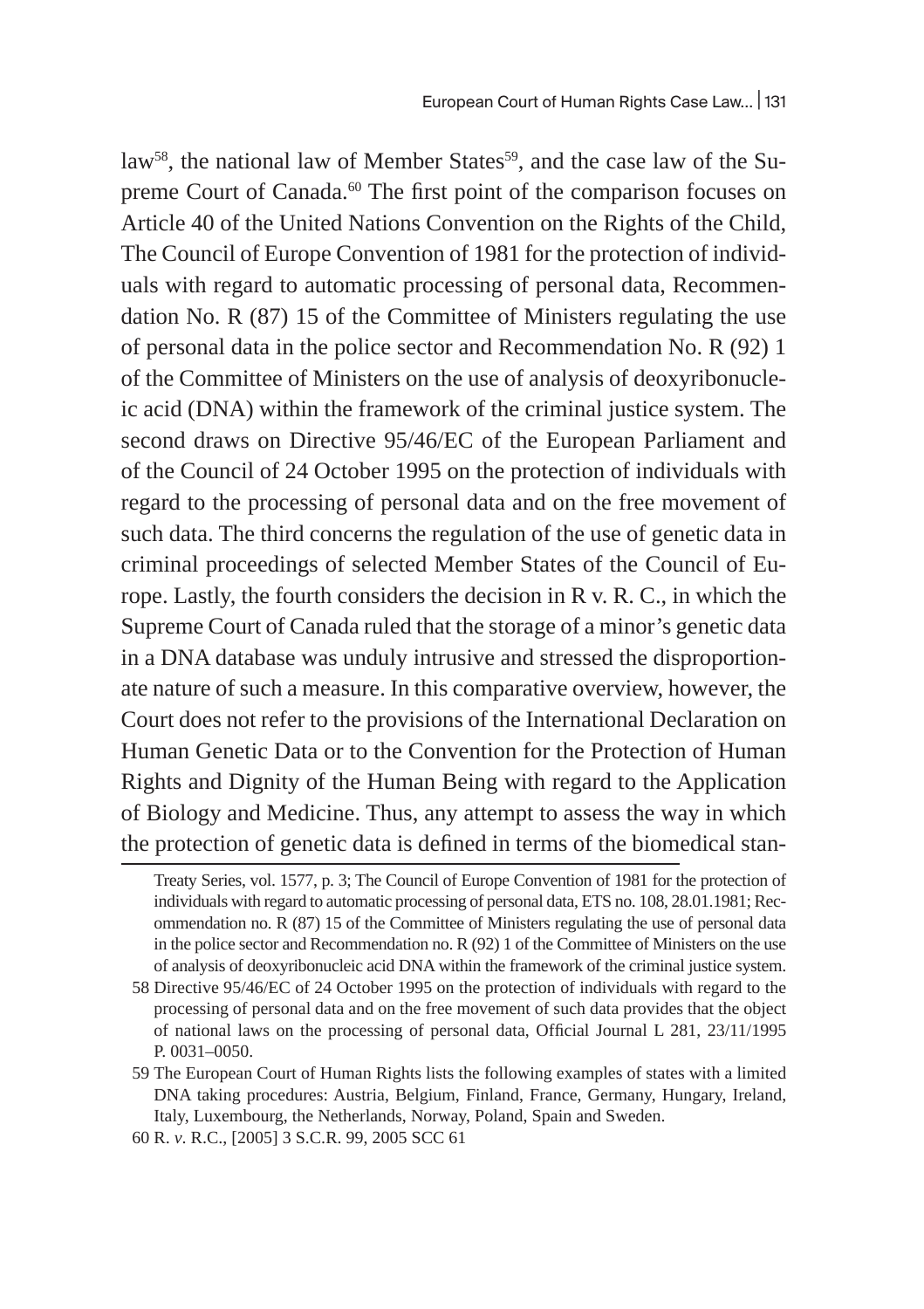dards encoded in these documents requires a separate analysis. The International Declaration on Human Genetic Data lists forensic medicine and civil, criminal and other legal proceedings as the valid purposes for collecting, processing, using and storing human genetic data.<sup>61</sup> The Declaration links the collection of biological samples "for the purposes of forensic medicine or in civil, criminal and other legal proceedings" to the requirements of domestic law that are consistent with the international human rights law.<sup>62</sup> The declaration also regulates, in an analogous way, the storage of biological samples which are used to obtain genetic data during ongoing proceedings.<sup>63</sup> Human genetic data, proteomic data and biological samples can be made available for forensic medicine and civil proceedings only until the end of the proceedings, unless otherwise provided by domestic law consistent with international human rights law.<sup>64</sup> Although those provisions were not cited in the Marper and S. v. United Kingdom judgment, the Court relies on a comparison between the legal system of the United Kingdom and the examples of legislation in force in the Member States of the Council of Europe in order to demonstrate the extent to which DNA databases in the UK fall short of the standards laid down for the protection of personal data. The Court observes that these regulations introduce restrictions on the collection of genetic data which are lacking in the British legal system. The Court also draws attention to the status of genetic information, and the position it adopts in this respect corresponds with the way genetic data is characterised in the International Declaration on Human Genetic Data, which draws attention to the possibilities of the use of genetic data in the future that are linked to the development of human genome mapping programmes.<sup>65</sup> Indeed, these data serve not only to identify and single out individuals, but also constitute a source of health information that

<sup>61</sup> Art. 5 DHGD.

<sup>62</sup> Art. 12 DHGD.

<sup>63</sup> Art. 17 DHGD.

<sup>64</sup> Art. 21 DHGD.

<sup>65</sup> Art. 4 DHGD.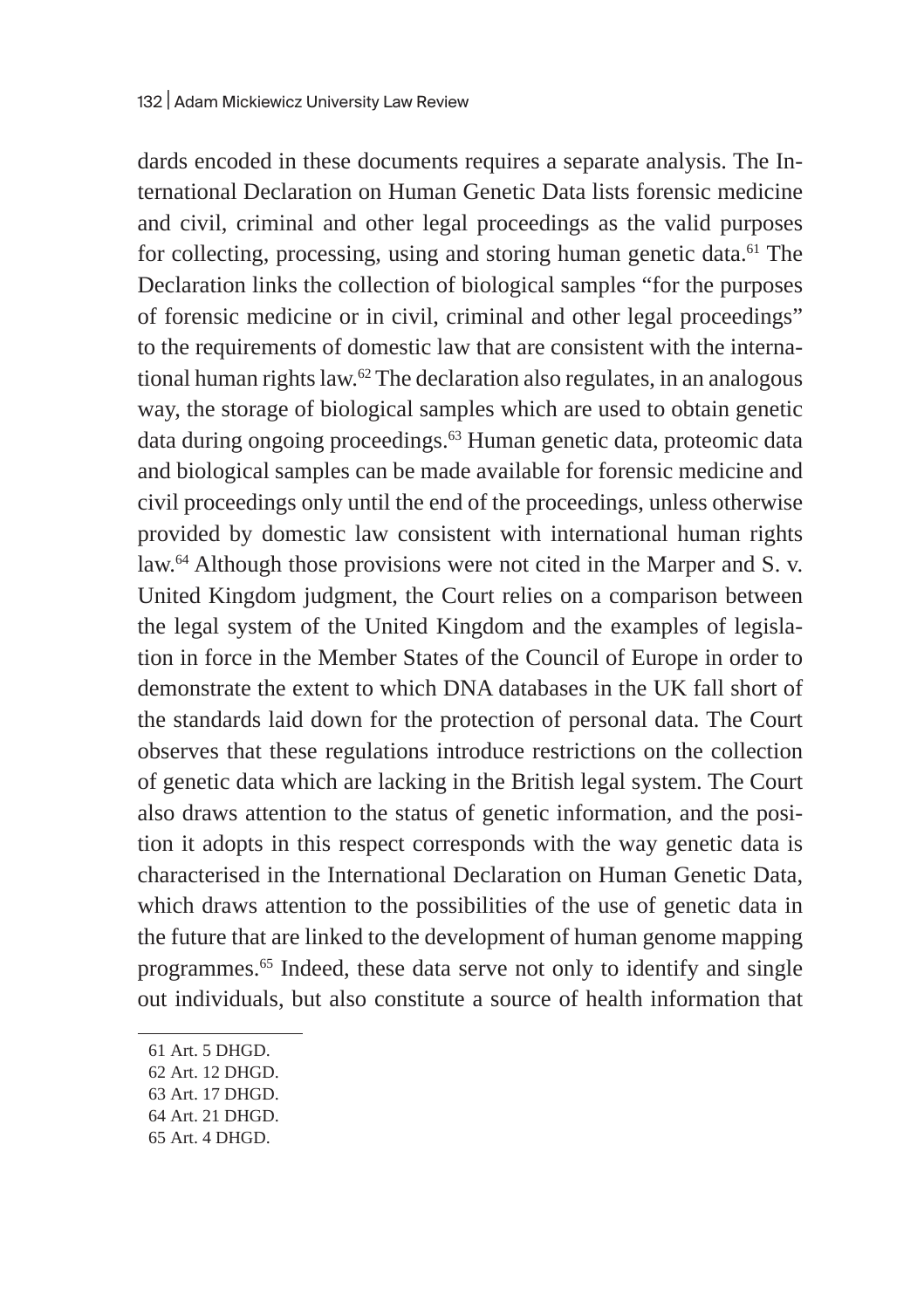remains under the protection of Article 11 of the Convention for the Protection of Human Rights and Dignity of the Human Being with regard to the Application of Biology and Medicine.<sup>66</sup>

The conception of genetic data protection was developed in the case law of the European Court of Human Rights in the *Van der Velden v. The Netherlands* and *S. and Marper v. The United Kingdom* cases. In its scope, the aim of Article 8 is to protect both genetic data and biological samples that allow the donor's profile to be known. When examining applications, the Court focuses on both formal and material premises to assess if the public authorities' conduct interferes the sphere of private life. If interference is identified, the next step is to examine if it is "in accordance with law" and "necessary in a democratic society". The Court assumes that the Convention allows such interference when it finds its justification in the goal of the criminal proceedings or the DNA profile database, noting the necessity of a time regime restriction. Although the Court does not explicitly cite the provisions of International Declaration on Human Genetic Data or the Convention for the Protection of Human Rights and Dignity of the Human Being with regard to the Application of Biology and Medicine, its position can be seen to be compatible with with the norms of international biomedical law encoded in these documents. These provisions leave the states of the international community a margin of discretion in regulating the method of taking biological samples, storing genetic data, and destroying biological samples, while ensuring that information about health remains a part of private life. The limits of this freedom are to be determined by international law.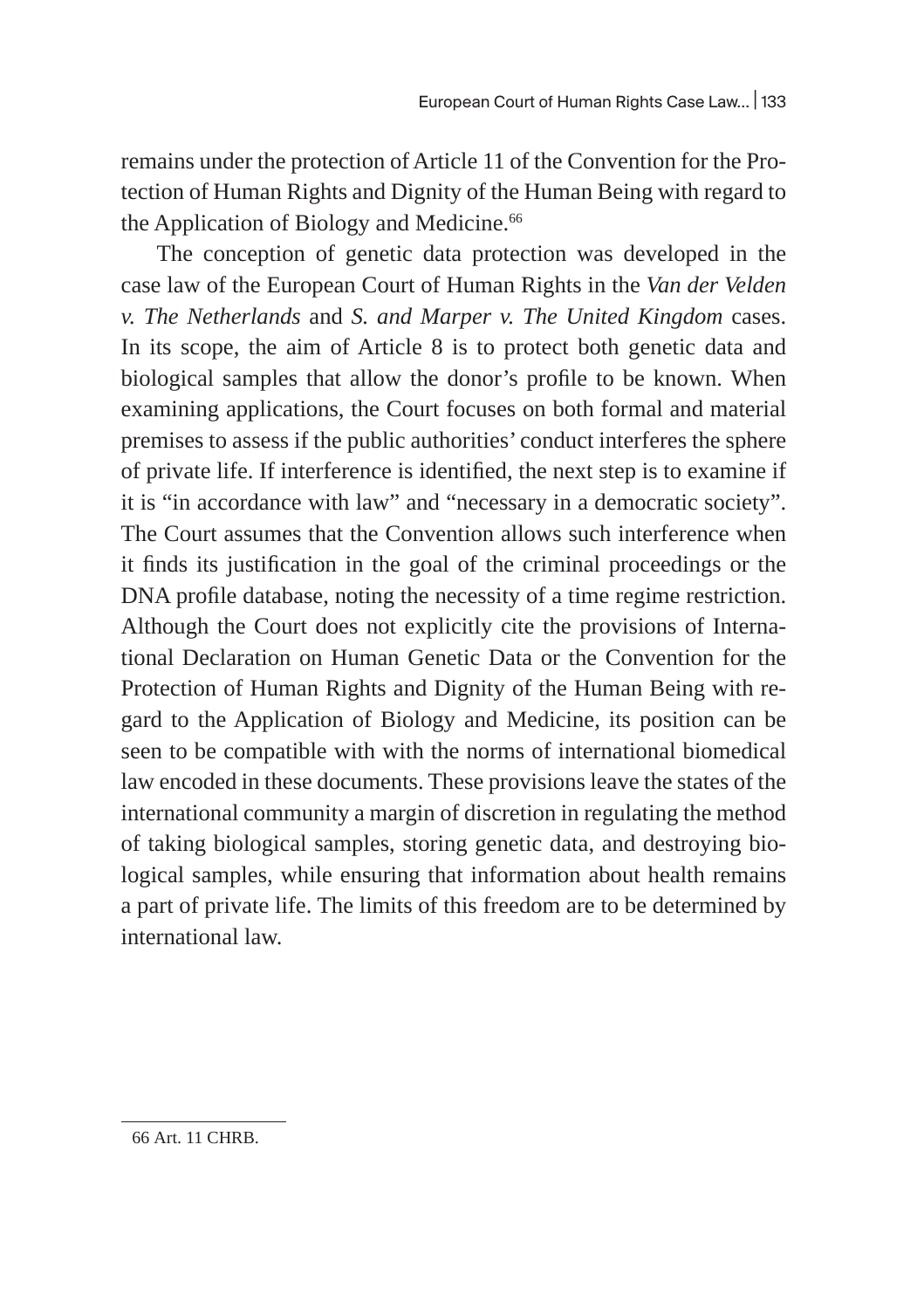#### **References**

- Garlicki L., *Komentarz do art. 8*, in: *Konwencja o Ochronie Praw Człowieka i Podstawowych Wolności. Komentarz do artykułów 1–18*, ed. L. Garlicki, I, Warszawa 2010.
- Grzymkowska M., *Standardy bioetyczne w prawie europejskim*, Warszawa 2009.
- Heffernan L., *DNA and fingerprint data retention: S and Marper v UK*, "European Law Review" 2009, no. 34(3).
- Kapelańska-Pręgowska J., *Informacja genetyczna jako kategoria chronionych danych osobowych. Uwagi na tle orzecznictwa Europejskiego Trybunału Praw Człowieka*, in: *Między wykładnią a tworzeniem prawa. Refleksje na tle orzecznictwa Europejskiego Trybunału Praw Człowieka i międzynarodowych trybunałów karnych*, eds C. Mik, M. Gałka, Toruń 2011.
- Krajewska A., *Informacja genetyczna a zakres autonomii jednostki w europejskiej przestrzeni prawnej*, Wrocław 2008.
- Nawrot O., *Ludzka biogeneza w standardach bioetycznych Rady Europy*, Warszawa 2011.
- Peterson A., *S. And Marper v. United Kingdom: the European Court of Human Rights Overturs the UK's Procedure for the Indefinite Retention of Unconvicted Person's Personal Data*, "Tulane Journal of International & Comparative Law" 2010, vol. 18, issue 2.
- Schabas W., *The European Convention on Human Rights. A Commentary*, New York 2017.
- Symonides J., *Międzynarodowe instrumenty prawne w dziedzinie bioetyki i biotechnologii*, [in:] *Prawa człowieka wobec rozwoju biotechnologii*, ed. L. Kondratiewa-Bryzik, K. Sękowska-Kozłowska, Warszawa 2013.

Dickson v. the United Kingdom, no. 44362/04, judgment of 4 December 2007. Foulon and Bouvet v. France, no. 9063/14 and 10410/14, judgment of 21 July 2016.

Paradiso and Campanelli v. Italy, no. 25358/12, judgment of 27 January 2015.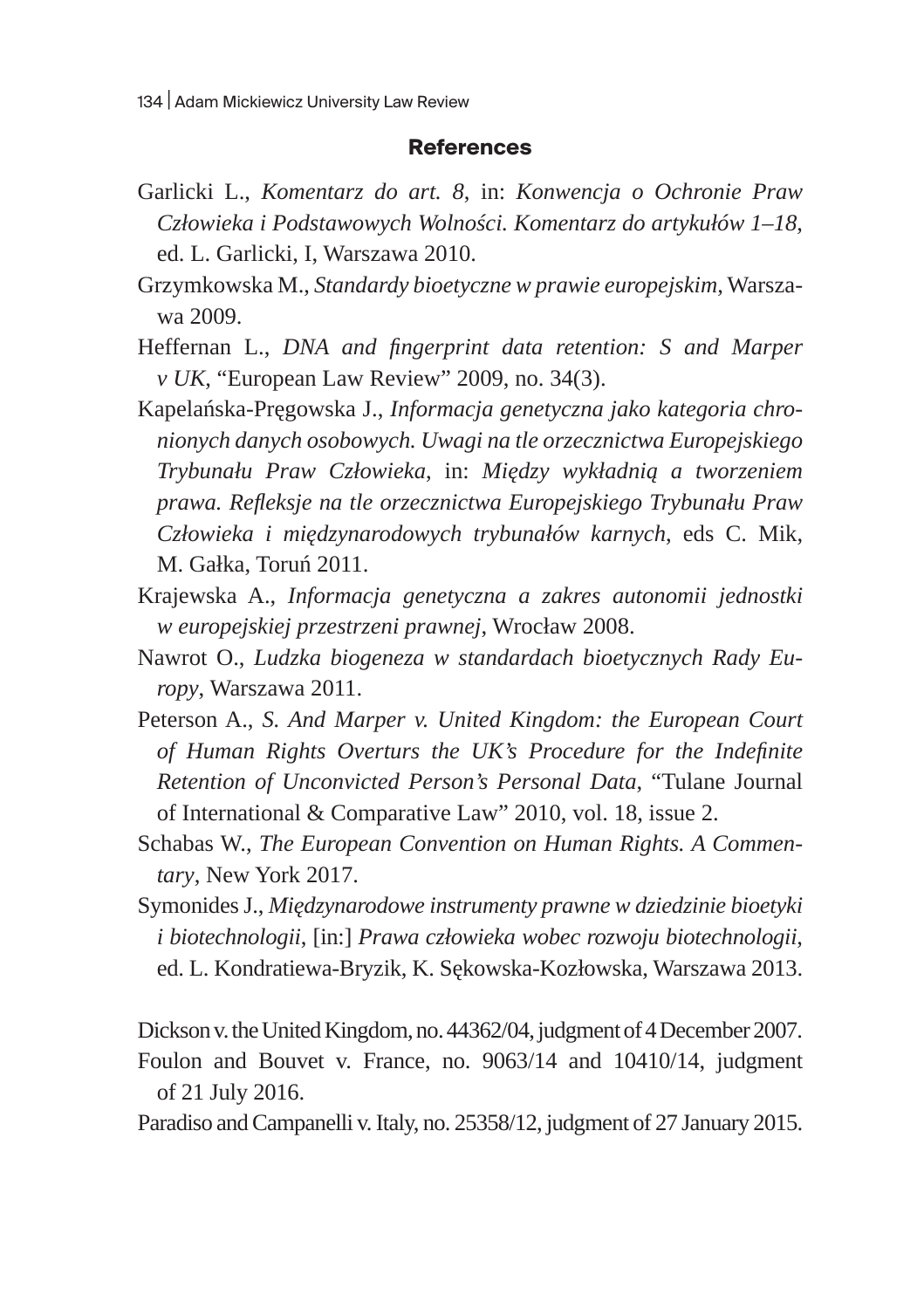Glass v. the United Kingdom, no. 61827/00, judgment of 9 March 2004.

- M.A.K. and R.K. v. the United Kingdom, no. 45901/05 and 40146/06, judgment of 23 March 2010.
- S. and Marper v. United Kingdom, no. 30562/04 and 30566/04, judgement of 4 December 2008.

Nowicki M.A., *Wokół Konwencji Europejskiej. Komentarz do Europejskiej Konwencji Praw Człowieka*, Warszawa 2017.

Van der Velden v. Netherlands, no. 29514/05, decision of 7 December 2006.

S. and Marper v. United Kingdom, no. 30562/04 and 30566/04, judgement of 4 December 2008.

Halford v. United Kingdom, no. 20605/92, judgement of 25 June 1997. Phinikaridou v. Cyprus, no. 23890/02, judgment of 20 December 2007. Tyrer v. United Kingdom, no. 5856/72, judgement of 2 April 1978, § 73. Marckx v. Belgium, no. 6833/74, judgement of 13 June 1979. Keegan v. Ireland, no. 16969/90, Judgement of 26 May 1994. Golder v. United Kingdom, no. 4451/70, judgement of 21 February 1975. Weber and Saravia v. Germany, no. 54934/00, decision of 29 June 2006. S.H and Others v. Austria, no. 57813/00, judgment of 3 November 2011. Draon v. France, no. 1513/03, judgment of 6 October 2005. D. v. Ireland, no. 26499/02, decision of 27 June 2006. Jalloh v. Germany, no. 54810/00, judgment of 11 July 2006. Jäggi v. Switzerland, no. 58757/00, judgment of 13 July 2006. Tysiąc v. Poland, no. 5410/03, judgment of 20 March 2007. Darmon v. Poland, no. 7802/05, decision of 17 November 2009. Gronmark v. Finland, no. 17038/04, judgment of 6 July 2010. Backlund v. Finland, no. 36498/05, judgment of 6 July 2010. Koch v Germany, no. 497/09, judgment of 19 July 2012. Mennesson v. France, no. 65192/11, judgment of 26 June 2014. Labassee v. France, no. 65941/11, judgment of 26 June 2014. D. and Others v. Belgium, no. 29176/13, decision of 8 July 2014. Gross v. Switzerland, no. 67810/10, judgment of 30 September 2014. Y.Y. v. Turkey, no. 14793/08, judgment of 10 March 2015.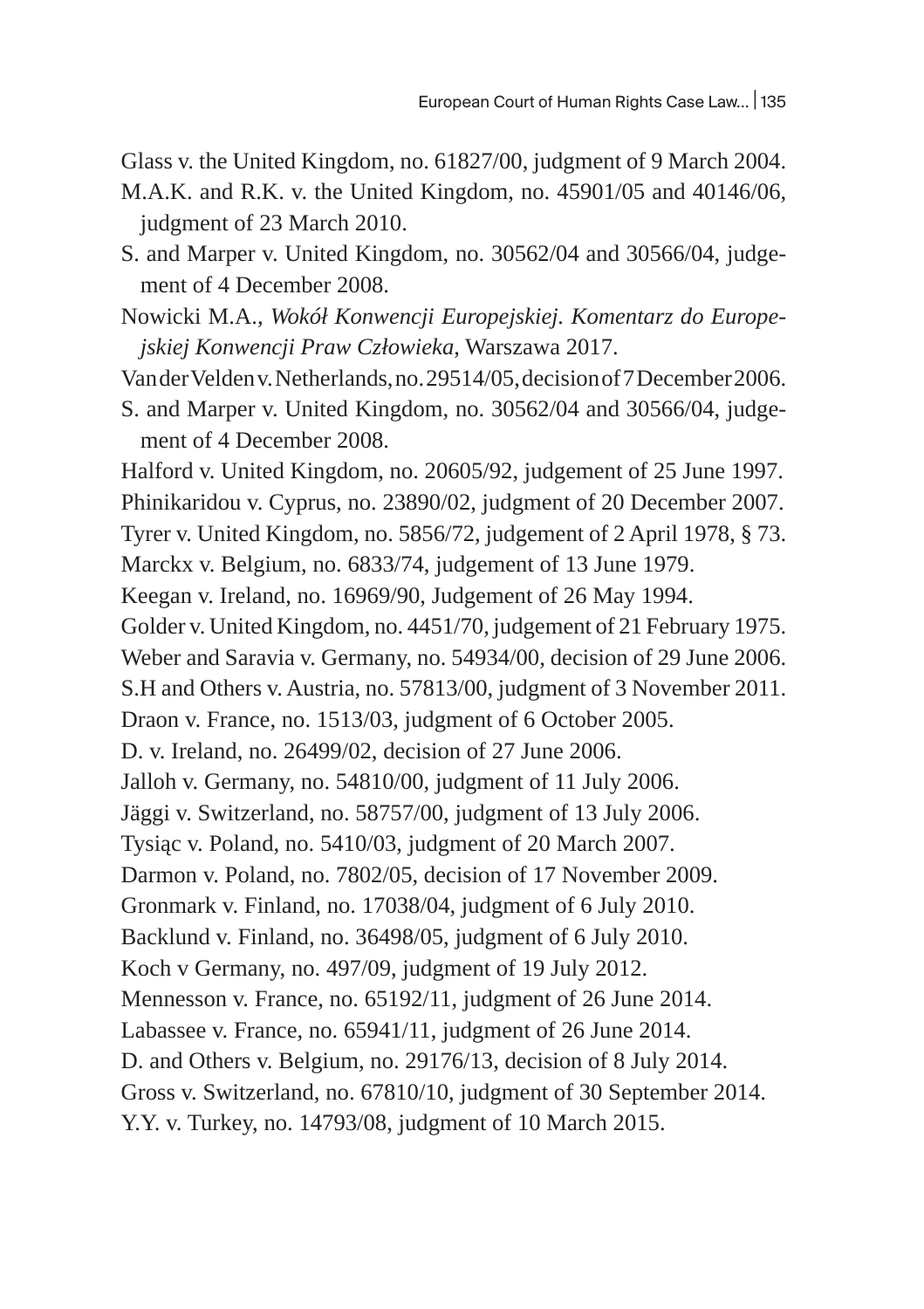Evans v. the United Kingdom, no. 6339/05, judgment of 10 April 2007. Handyside v. United Kingdom, no. 5493/72, judgement of 7 December 1976. Merger and Cros v. France, no. 68864/01, judgement of 22 December 2004.

- Convention for the Protection of Human Rights and Dignity of the Human Being with regard to the Application of Biology and Medicine adopted by the Committee of Ministers of the Council of Europe on 19 November 1996, CETS no.164.
- Convention for the Protection of Human Rights and Fundamental Freedoms adopted 4 November 1950, ETS 5, 213 UNTS 222.
- Directive 95/46/EC of 24 October 1995 on the protection of individuals with regard to the processing of personal data and on the free movement of such data provides that the object of national laws on the processing of personal data, Official Journal L 281, 23/11/1995 P. 0031–0050.
- Police and Criminal Evidence Act 1984, 1984 c. 60.
- R. *v*. R.C., [2005] 3 S.C.R. 99, 2005 SCC 61.
- Recommendation no. R (87) 15 of the Committee of Ministers regulating the use of personal data in the police sector.
- Recommendation no. R (92) 1 of the Committee of Ministers on the use of analysis of deoxyribonucleic acid DNA within the framework of the criminal justice system.
- The Council of Europe Convention of 1981 for the protection of individuals with regard to automatic processing of personal data, ETS no. 108, 28.01.1981.
- The International Declaration on Human Genetic Data, adopted by the General Conference of UNESCO on 16 October 2003, *SHS*/EST/BIO/06/1.
- The Universal Declaration on the Human Genome and Human Rights adopted by the General Assembly on the 11th Of November 1997, A/ Res/53/152.
- United Nations Convention on the Rights of the Child of 1989, United Nations Treaty Series, vol. 1577.